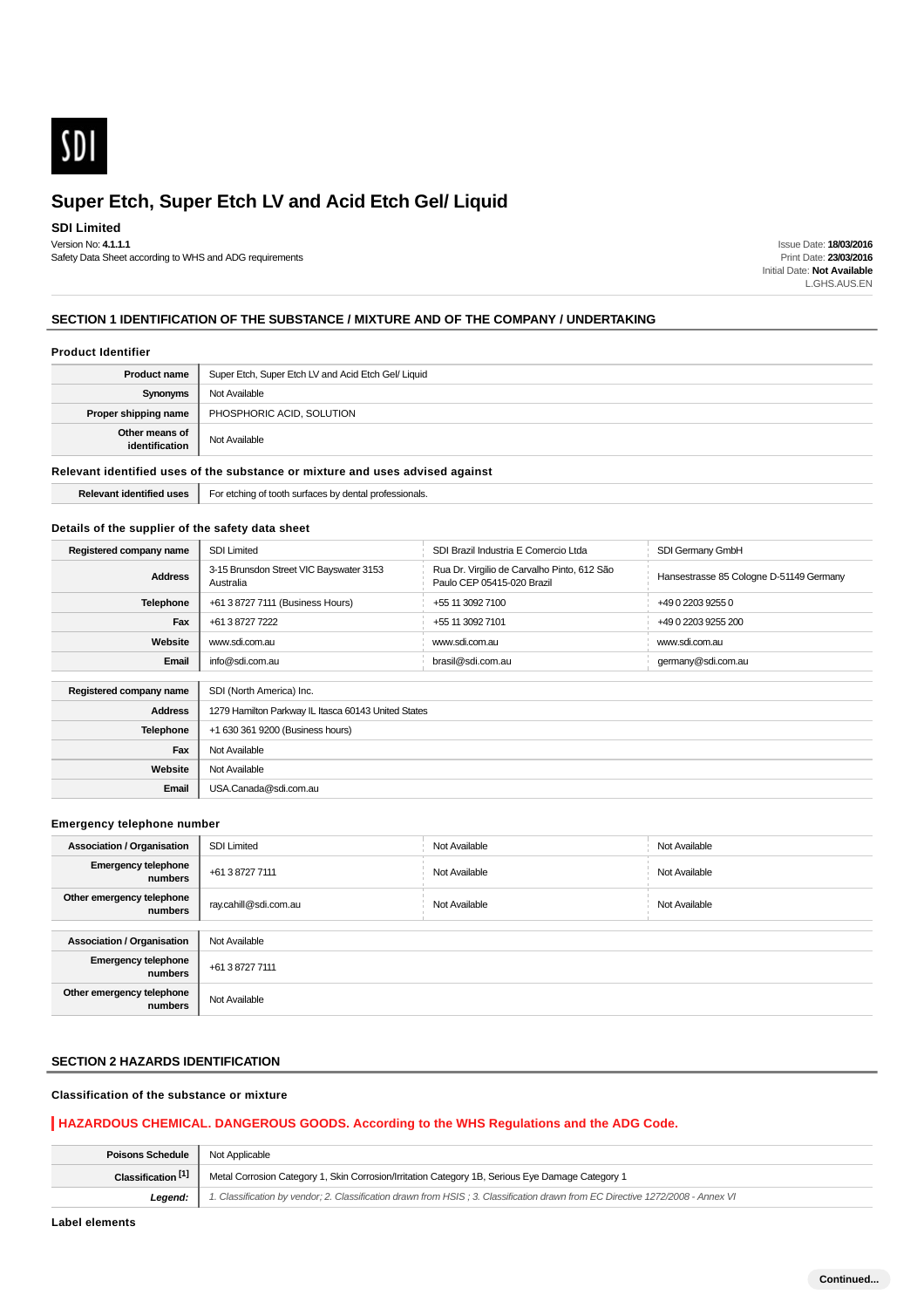| <b>GHS label elements</b>                    |                                                                            |
|----------------------------------------------|----------------------------------------------------------------------------|
| <b>SIGNAL WORD</b>                           | <b>DANGER</b>                                                              |
| Hazard statement(s)                          |                                                                            |
| H <sub>290</sub>                             | May be corrosive to metals.                                                |
| H314                                         | Causes severe skin burns and eye damage.                                   |
| H318                                         | Causes serious eye damage.                                                 |
| <b>Precautionary statement(s) Prevention</b> |                                                                            |
| P260                                         | Do not breathe dust/fume/gas/mist/vapours/spray.                           |
| P280                                         | Wear protective gloves/protective clothing/eye protection/face protection. |
| P234                                         | Keep only in original container.                                           |

| P301+P330+P331 | IF SWALLOWED: Rinse mouth. Do NOT induce vomiting.                                                                               |
|----------------|----------------------------------------------------------------------------------------------------------------------------------|
| P303+P361+P353 | IF ON SKIN (or hair): Remove/Take off immediately all contaminated clothing. Rinse skin with water/shower.                       |
| P305+P351+P338 | IF IN EYES: Rinse cautiously with water for several minutes. Remove contact lenses, if present and easy to do. Continue rinsing. |
| P310           | Immediately call a POISON CENTER or doctor/physician.                                                                            |
| P363           | Wash contaminated clothing before reuse.                                                                                         |
| P390           | Absorb spillage to prevent material damage.                                                                                      |
| P304+P340      | IF INHALED: Remove victim to fresh air and keep at rest in a position comfortable for breathing.                                 |
|                |                                                                                                                                  |

#### **Precautionary statement(s) Storage**

| P405 | Store locked up. |
|------|------------------|
|      |                  |

### **Precautionary statement(s) Disposal**

**P501** Dispose of contents/container in accordance with local regulations.

## **SECTION 3 COMPOSITION / INFORMATION ON INGREDIENTS**

#### **Substances**

See section below for composition of Mixtures

#### **Mixtures**

Г

| <b>CAS No</b><br>_____ | %[weight]           | Name            |
|------------------------|---------------------|-----------------|
| 7664-38-2<br>.         | 27<br>-97<br>$\sim$ | phosphoric acid |

### **SECTION 4 FIRST AID MEASURES**

⊣

#### **Description of first aid measures**

| <b>Eye Contact</b>  | If this product comes in contact with the eyes:<br>Inmediately hold eyelids apart and flush the eye continuously with running water.<br>Ensure complete irrigation of the eye by keeping eyelids apart and away from eye and moving the eyelids by occasionally lifting the upper and lower lids.<br>▶ Continue flushing until advised to stop by the Poisons Information Centre or a doctor, or for at least 15 minutes.<br>Transport to hospital or doctor without delay.<br>► Removal of contact lenses after an eye injury should only be undertaken by skilled personnel. |
|---------------------|--------------------------------------------------------------------------------------------------------------------------------------------------------------------------------------------------------------------------------------------------------------------------------------------------------------------------------------------------------------------------------------------------------------------------------------------------------------------------------------------------------------------------------------------------------------------------------|
| <b>Skin Contact</b> | If skin or hair contact occurs:<br>In Immediately flush body and clothes with large amounts of water, using safety shower if available.<br>• Quickly remove all contaminated clothing, including footwear.<br>► Wash skin and hair with running water. Continue flushing with water until advised to stop by the Poisons Information Centre.<br>Transport to hospital, or doctor.<br>Seek medical attention.                                                                                                                                                                   |
| Inhalation          | If fumes or combustion products are inhaled remove from contaminated area.<br>Lay patient down. Keep warm and rested.<br>► Prostheses such as false teeth, which may block airway, should be removed, where possible, prior to initiating first aid procedures.<br>Apply artificial respiration if not breathing, preferably with a demand valve resuscitator, bag-valve mask device, or pocket mask as trained. Perform CPR if<br>necessary.<br>Transport to hospital, or doctor.                                                                                             |
| Ingestion           | <b>If swallowed do NOT induce vomiting.</b><br>If vomiting occurs, lean patient forward or place on left side (head-down position, if possible) to maintain open airway and prevent aspiration.<br>$\triangleright$ Observe the patient carefully.<br>▶ Never give liquid to a person showing signs of being sleepy or with reduced awareness; i.e. becoming unconscious.<br>• Give water to rinse out mouth, then provide liquid slowly and as much as casualty can comfortably drink.<br>$\blacktriangleright$ Seek medical advice.                                          |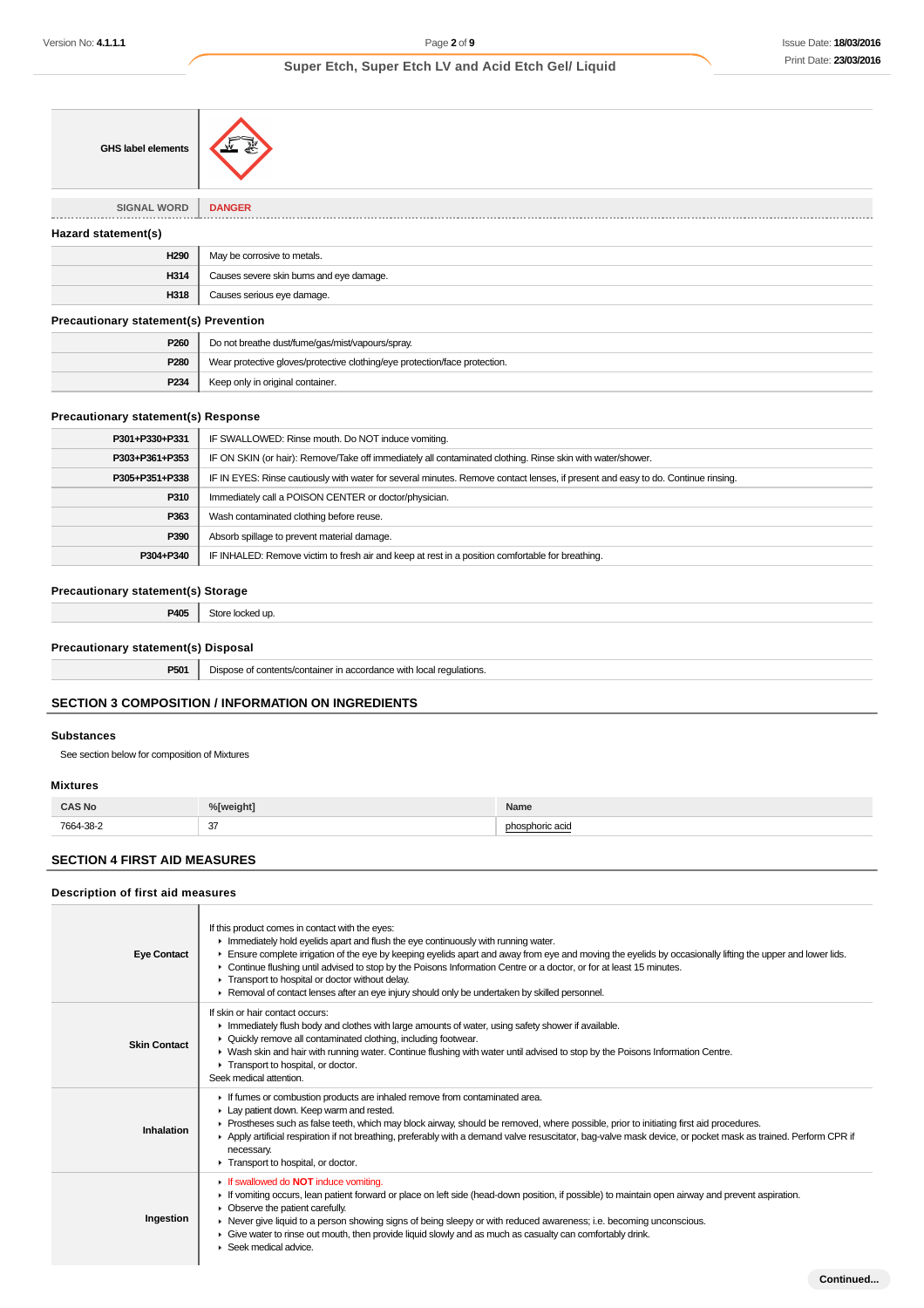Rinse mouth with water.

**Indication of any immediate medical attention and special treatment needed**

Treat symptomatically.

## **SECTION 5 FIREFIGHTING MEASURES**

## **Extinguishing media**

- Water spray or fog.
- Foam.
- Dry chemical powder.
- BCF (where regulations permit).
- Carbon dioxide.

## **Special hazards arising from the substrate or mixture**

**Fire Incompatibility** None known.

## **Advice for firefighters**

| <b>Fire Fighting</b>         | Alert Fire Brigade and tell them location and nature of hazard.<br>• Wear full body protective clothing with breathing apparatus.<br>► Prevent, by any means available, spillage from entering drains or water course.<br>Use fire fighting procedures suitable for surrounding area.<br>Do not approach containers suspected to be hot.<br>• Cool fire exposed containers with water spray from a protected location.<br>If safe to do so, remove containers from path of fire.<br>Equipment should be thoroughly decontaminated after use. |  |
|------------------------------|----------------------------------------------------------------------------------------------------------------------------------------------------------------------------------------------------------------------------------------------------------------------------------------------------------------------------------------------------------------------------------------------------------------------------------------------------------------------------------------------------------------------------------------------|--|
| <b>Fire/Explosion Hazard</b> | $\triangleright$ Non combustible.<br>$\triangleright$ Not considered to be a significant fire risk.<br>Acids may react with metals to produce hydrogen, a highly flammable and explosive gas.<br>► Heating may cause expansion or decomposition leading to violent rupture of containers.<br>• May emit corrosive, poisonous fumes. May emit acrid smoke.<br>Decomposition may produce toxic fumes of; phosphorus oxides (POx)                                                                                                               |  |

#### **SECTION 6 ACCIDENTAL RELEASE MEASURES**

### **Personal precautions, protective equipment and emergency procedures**

| <b>Minor Spills</b> | ▶ Drains for storage or use areas should have retention basins for pH adjustments and dilution of spills before discharge or disposal of material.<br>$\triangleright$ Check regularly for spills and leaks.<br>$\triangleright$ Clean up all spills immediately.<br>Avoid breathing vapours and contact with skin and eyes.<br>$\triangleright$ Control personal contact with the substance, by using protective equipment.<br>Contain and absorb spill with sand, earth, inert material or vermiculite.<br>$\triangleright$ Wipe up.<br>• Place in a suitable, labelled container for waste disposal.                                                                                                                                                                                                                                |
|---------------------|----------------------------------------------------------------------------------------------------------------------------------------------------------------------------------------------------------------------------------------------------------------------------------------------------------------------------------------------------------------------------------------------------------------------------------------------------------------------------------------------------------------------------------------------------------------------------------------------------------------------------------------------------------------------------------------------------------------------------------------------------------------------------------------------------------------------------------------|
| <b>Major Spills</b> | • Clear area of personnel and move upwind.<br>Alert Fire Brigade and tell them location and nature of hazard.<br>▶ Wear full body protective clothing with breathing apparatus.<br>► Prevent, by any means available, spillage from entering drains or water course.<br>Stop leak if safe to do so.<br>Contain spill with sand, earth or vermiculite.<br>• Collect recoverable product into labelled containers for recycling.<br>• Neutralise/decontaminate residue (see Section 13 for specific agent).<br>• Collect solid residues and seal in labelled drums for disposal.<br>• Wash area and prevent runoff into drains.<br>After clean up operations, decontaminate and launder all protective clothing and equipment before storing and re-using.<br>If contamination of drains or waterways occurs, advise emergency services. |

Personal Protective Equipment advice is contained in Section 8 of the SDS.

## **SECTION 7 HANDLING AND STORAGE**

| Precautions for safe handling |                                                                                                                                                                                                                                                                                                                                                                                                                                                                                                                                                                                                                                                                                                                                                                                                                                                                      |  |
|-------------------------------|----------------------------------------------------------------------------------------------------------------------------------------------------------------------------------------------------------------------------------------------------------------------------------------------------------------------------------------------------------------------------------------------------------------------------------------------------------------------------------------------------------------------------------------------------------------------------------------------------------------------------------------------------------------------------------------------------------------------------------------------------------------------------------------------------------------------------------------------------------------------|--|
| Safe handling                 | Avoid all personal contact, including inhalation.<br>▶ Wear protective clothing when risk of exposure occurs.<br>$\blacktriangleright$ Use in a well-ventilated area.<br>Avoid contact with moisture.<br>Avoid contact with incompatible materials.<br><b>N</b> When handling, <b>DO NOT</b> eat, drink or smoke.<br>▶ Keep containers securely sealed when not in use.<br>Avoid physical damage to containers.<br>Always wash hands with soap and water after handling.<br>• Work clothes should be laundered separately. Launder contaminated clothing before re-use.<br>$\blacktriangleright$ Use good occupational work practice.<br>• Observe manufacturer's storage and handling recommendations contained within this SDS.<br>Atmosphere should be regularly checked against established exposure standards to ensure safe working conditions are maintained. |  |
| Other information             | Store between 10 and 25 deg. C.<br>Store in a cool dry place.                                                                                                                                                                                                                                                                                                                                                                                                                                                                                                                                                                                                                                                                                                                                                                                                        |  |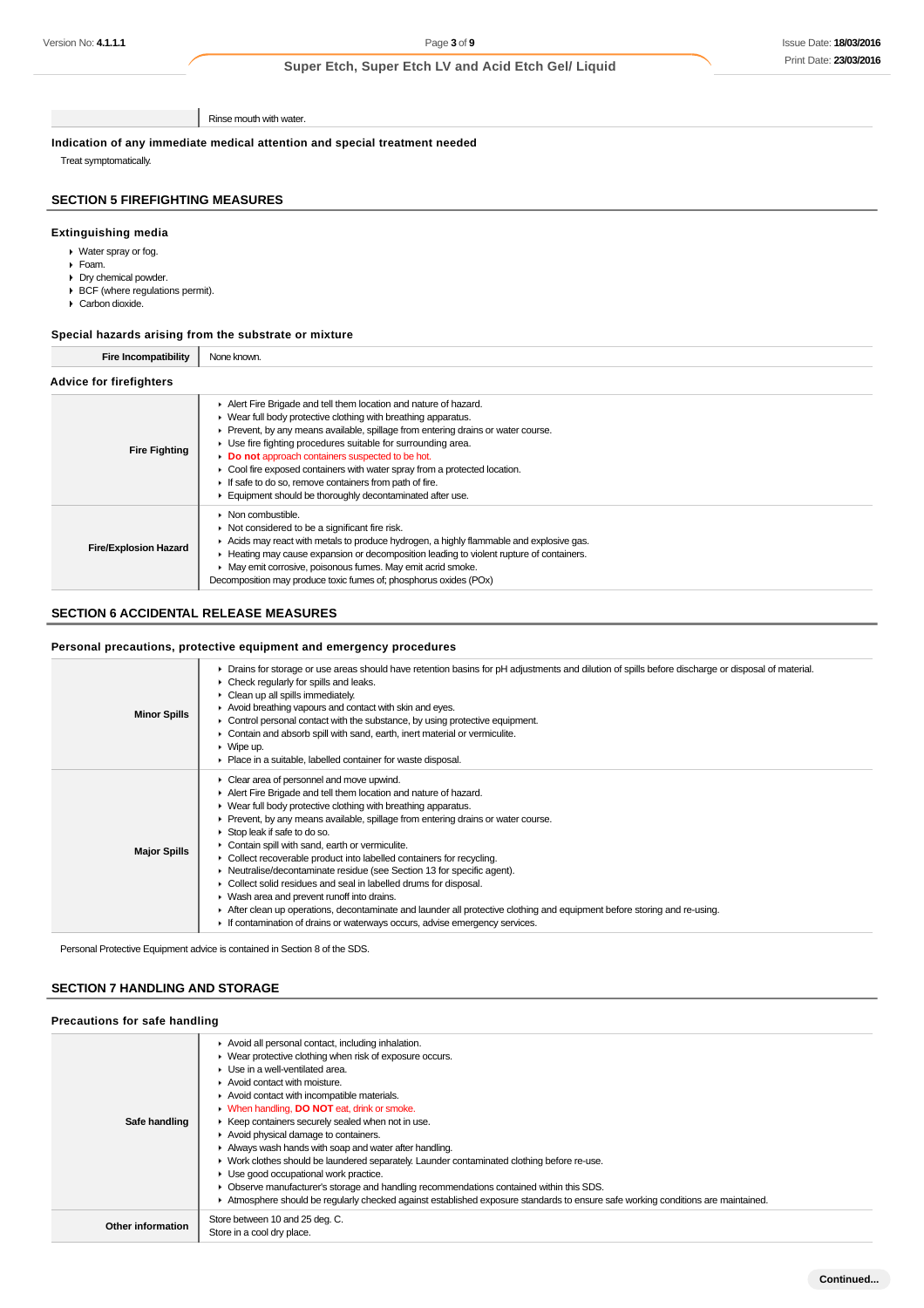## Issue Date: **18/03/2016** Print Date: **23/03/2016**

## **Super Etch, Super Etch LV and Acid Etch Gel/ Liquid**

## **Conditions for safe storage, including any incompatibilities**

| Suitable container      | DO NOT repack. Use containers supplied by manufacturer only                   |
|-------------------------|-------------------------------------------------------------------------------|
| Storage incompatibility | Avoid strong bases.<br>Avoid contact with copper, aluminium and their alloys. |
|                         |                                                                               |

## **SECTION 8 EXPOSURE CONTROLS / PERSONAL PROTECTION**

#### **Control parameters**

#### **OCCUPATIONAL EXPOSURE LIMITS (OEL)**

| <b>INGREDIENT DATA</b>       |                      |                      |               |            |                     |               |               |               |
|------------------------------|----------------------|----------------------|---------------|------------|---------------------|---------------|---------------|---------------|
| Source                       | Ingredient           | <b>Material name</b> |               | <b>TWA</b> | <b>STEL</b>         | Peak          |               | <b>Notes</b>  |
| Australia Exposure Standards | phosphoric acid      | Phosphoric acid      |               | 1 mg/m3    | $3$ mg/m $3$        | Not Available |               | Not Available |
| <b>EMERGENCY LIMITS</b>      |                      |                      |               |            |                     |               |               |               |
| Ingredient                   | <b>Material name</b> |                      | TEEL-1        |            | TEEL-2              |               | TEEL-3        |               |
| phosphoric acid              | Phosphoric acid      |                      | Not Available |            | Not Available       |               | Not Available |               |
|                              |                      |                      |               |            |                     |               |               |               |
| Ingredient                   | <b>Original IDLH</b> |                      |               |            | <b>Revised IDLH</b> |               |               |               |
| phosphoric acid              | 10,000 mg/m3         |                      |               |            | 1,000 mg/m3         |               |               |               |
|                              |                      |                      |               |            |                     |               |               |               |

## **MATERIAL DATA**

**Exposure controls**

|                            | Engineering controls are used to remove a hazard or place a barrier between the worker and the hazard. Well-designed engineering controls can be highly<br>effective in protecting workers and will typically be independent of worker interactions to provide this high level of protection.<br>The basic types of engineering controls are:<br>Process controls which involve changing the way a job activity or process is done to reduce the risk.<br>Enclosure and/or isolation of emission source which keeps a selected hazard "physically" away from the worker and ventilation that strategically "adds" and<br>"removes" air in the work environment. Ventilation can remove or dilute an air contaminant if designed properly. The design of a ventilation system must match<br>the particular process and chemical or contaminant in use.<br>Employers may need to use multiple types of controls to prevent employee overexposure.<br>General exhaust is adequate under normal operating conditions. Local exhaust ventilation may be required in special circumstances. If risk of overexposure<br>exists, wear approved respirator. Supplied-air type respirator may be required in special circumstances. Correct fit is essential to ensure adequate protection.<br>Provide adequate ventilation in warehouses and enclosed storage areas. Air contaminants generated in the workplace possess varying "escape" velocities<br>which, in turn, determine the "capture velocities" of fresh circulating air required to effectively remove the contaminant. |                                    |                                  |  |  |
|----------------------------|----------------------------------------------------------------------------------------------------------------------------------------------------------------------------------------------------------------------------------------------------------------------------------------------------------------------------------------------------------------------------------------------------------------------------------------------------------------------------------------------------------------------------------------------------------------------------------------------------------------------------------------------------------------------------------------------------------------------------------------------------------------------------------------------------------------------------------------------------------------------------------------------------------------------------------------------------------------------------------------------------------------------------------------------------------------------------------------------------------------------------------------------------------------------------------------------------------------------------------------------------------------------------------------------------------------------------------------------------------------------------------------------------------------------------------------------------------------------------------------------------------------------------------------------------------------------------|------------------------------------|----------------------------------|--|--|
|                            | Type of Contaminant:                                                                                                                                                                                                                                                                                                                                                                                                                                                                                                                                                                                                                                                                                                                                                                                                                                                                                                                                                                                                                                                                                                                                                                                                                                                                                                                                                                                                                                                                                                                                                       |                                    | Air Speed:                       |  |  |
|                            | solvent, vapours, degreasing etc., evaporating from tank (in still air).                                                                                                                                                                                                                                                                                                                                                                                                                                                                                                                                                                                                                                                                                                                                                                                                                                                                                                                                                                                                                                                                                                                                                                                                                                                                                                                                                                                                                                                                                                   |                                    | 0.25-0.5 m/s (50-100<br>f/min)   |  |  |
| Appropriate engineering    | aerosols, fumes from pouring operations, intermittent container filling, low speed conveyer transfers, welding, spray drift, plating<br>acid fumes, pickling (released at low velocity into zone of active generation)                                                                                                                                                                                                                                                                                                                                                                                                                                                                                                                                                                                                                                                                                                                                                                                                                                                                                                                                                                                                                                                                                                                                                                                                                                                                                                                                                     |                                    | 0.5-1 m/s (100-200<br>$f/min.$ ) |  |  |
| controls                   | direct spray, spray painting in shallow booths, drum filling, conveyer loading, crusher dusts, gas discharge (active generation into<br>zone of rapid air motion)                                                                                                                                                                                                                                                                                                                                                                                                                                                                                                                                                                                                                                                                                                                                                                                                                                                                                                                                                                                                                                                                                                                                                                                                                                                                                                                                                                                                          |                                    | 1-2.5 m/s (200-500<br>f/min.     |  |  |
|                            | grinding, abrasive blasting, tumbling, high speed wheel generated dusts (released at high initial velocity into zone of very high rapid<br>air motion)                                                                                                                                                                                                                                                                                                                                                                                                                                                                                                                                                                                                                                                                                                                                                                                                                                                                                                                                                                                                                                                                                                                                                                                                                                                                                                                                                                                                                     | 2.5-10 m/s (500-2000<br>$f/min.$ ) |                                  |  |  |
|                            | Within each range the appropriate value depends on:                                                                                                                                                                                                                                                                                                                                                                                                                                                                                                                                                                                                                                                                                                                                                                                                                                                                                                                                                                                                                                                                                                                                                                                                                                                                                                                                                                                                                                                                                                                        |                                    |                                  |  |  |
|                            | Lower end of the range<br>Upper end of the range                                                                                                                                                                                                                                                                                                                                                                                                                                                                                                                                                                                                                                                                                                                                                                                                                                                                                                                                                                                                                                                                                                                                                                                                                                                                                                                                                                                                                                                                                                                           |                                    |                                  |  |  |
|                            | 1: Room air currents minimal or favourable to capture<br>1: Disturbing room air currents                                                                                                                                                                                                                                                                                                                                                                                                                                                                                                                                                                                                                                                                                                                                                                                                                                                                                                                                                                                                                                                                                                                                                                                                                                                                                                                                                                                                                                                                                   |                                    |                                  |  |  |
|                            | 2: Contaminants of low toxicity or of nuisance value only.                                                                                                                                                                                                                                                                                                                                                                                                                                                                                                                                                                                                                                                                                                                                                                                                                                                                                                                                                                                                                                                                                                                                                                                                                                                                                                                                                                                                                                                                                                                 | 2: Contaminants of high toxicity   |                                  |  |  |
|                            | 3: Intermittent, low production.<br>3: High production, heavy use<br>4: Small hood-local control only                                                                                                                                                                                                                                                                                                                                                                                                                                                                                                                                                                                                                                                                                                                                                                                                                                                                                                                                                                                                                                                                                                                                                                                                                                                                                                                                                                                                                                                                      |                                    |                                  |  |  |
|                            | 4: Large hood or large air mass in motion                                                                                                                                                                                                                                                                                                                                                                                                                                                                                                                                                                                                                                                                                                                                                                                                                                                                                                                                                                                                                                                                                                                                                                                                                                                                                                                                                                                                                                                                                                                                  |                                    |                                  |  |  |
|                            | Simple theory shows that air velocity falls rapidly with distance away from the opening of a simple extraction pipe. Velocity generally decreases with the square<br>of distance from the extraction point (in simple cases). Therefore the air speed at the extraction point should be adjusted, accordingly, after reference to<br>distance from the contaminating source. The air velocity at the extraction fan, for example, should be a minimum of 1-2 m/s (200-400 f/min) for extraction of<br>solvents generated in a tank 2 meters distant from the extraction point. Other mechanical considerations, producing performance deficits within the extraction<br>apparatus, make it essential that theoretical air velocities are multiplied by factors of 10 or more when extraction systems are installed or used.                                                                                                                                                                                                                                                                                                                                                                                                                                                                                                                                                                                                                                                                                                                                                |                                    |                                  |  |  |
| <b>Personal protection</b> |                                                                                                                                                                                                                                                                                                                                                                                                                                                                                                                                                                                                                                                                                                                                                                                                                                                                                                                                                                                                                                                                                                                                                                                                                                                                                                                                                                                                                                                                                                                                                                            |                                    |                                  |  |  |
| Eye and face protection    | Safety glasses with side shields.<br>Chemical goggles.<br>• Contact lenses may pose a special hazard; soft contact lenses may absorb and concentrate irritants. A written policy document, describing the wearing of<br>lenses or restrictions on use, should be created for each workplace or task. This should include a review of lens absorption and adsorption for the class of<br>chemicals in use and an account of injury experience. Medical and first-aid personnel should be trained in their removal and suitable equipment should be<br>readily available. In the event of chemical exposure, begin eye irrigation immediately and remove contact lens as soon as practicable. Lens should be removed<br>at the first signs of eye redness or irritation - lens should be removed in a clean environment only after workers have washed hands thoroughly. [CDC NIOSH<br>Current Intelligence Bulletin 59], [AS/NZS 1336 or national equivalent]                                                                                                                                                                                                                                                                                                                                                                                                                                                                                                                                                                                                               |                                    |                                  |  |  |
| <b>Skin protection</b>     | See Hand protection below                                                                                                                                                                                                                                                                                                                                                                                                                                                                                                                                                                                                                                                                                                                                                                                                                                                                                                                                                                                                                                                                                                                                                                                                                                                                                                                                                                                                                                                                                                                                                  |                                    |                                  |  |  |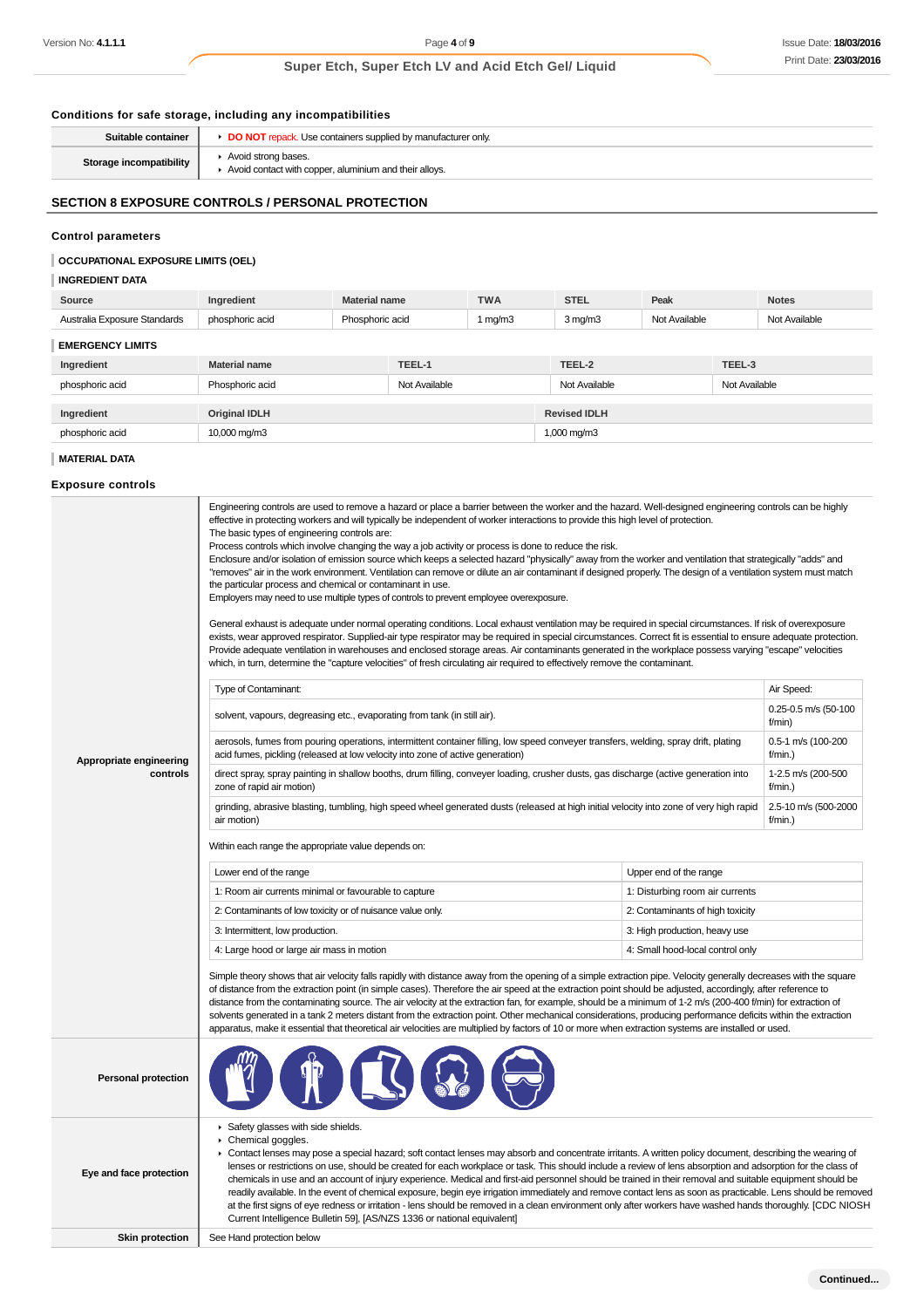| Hands/feet protection  | ▶ Wear chemical protective gloves, e.g. PVC.<br>▶ Wear safety footwear or safety gumboots, e.g. Rubber<br><b>Rubber Gloves</b>                                             |
|------------------------|----------------------------------------------------------------------------------------------------------------------------------------------------------------------------|
| <b>Body protection</b> | See Other protection below                                                                                                                                                 |
| Other protection       | $\triangleright$ Overalls.<br>PVC Apron.<br>▶ PVC protective suit may be required if exposure severe.<br>Eyewash unit.<br>Ensure there is ready access to a safety shower. |
| <b>Thermal hazards</b> | Not Available                                                                                                                                                              |

#### **Respiratory protection**

Type B-P Filter of sufficient capacity. (AS/NZS 1716 & 1715, EN 143:2000 & 149:2001, ANSI Z88 or national equivalent)

Where the concentration of gas/particulates in the breathing zone, approaches or exceeds the "Exposure Standard" (or ES), respiratory protection is required. Degree of protection varies with both face-piece and Class of filter; the nature of protection varies with Type of filter.

| <b>Required Minimum Protection Factor</b> | <b>Half-Face Respirator</b> | <b>Full-Face Respirator</b> | <b>Powered Air Respirator</b> |
|-------------------------------------------|-----------------------------|-----------------------------|-------------------------------|
| up to $10 \times ES$                      | B-AUS P2                    |                             | B-PAPR-AUS / Class 1 P2       |
| up to $50 \times ES$                      |                             | B-AUS / Class 1 P2          |                               |
| up to $100 \times ES$                     |                             | <b>B-2 P2</b>               | B-PAPR-2 P2 ^                 |

^ - Full-face

A(All classes) = Organic vapours, B AUS or B1 = Acid gasses, B2 = Acid gas or hydrogen cyanide(HCN), B3 = Acid gas or hydrogen cyanide(HCN), E = Sulfur dioxide(SO2), G = Agricultural chemicals, K = Ammonia(NH3), Hg = Mercury, NO = Oxides of nitrogen, MB = Methyl bromide, AX = Low boiling point organic compounds(below 65 degC)

#### **SECTION 9 PHYSICAL AND CHEMICAL PROPERTIES**

#### **Information on basic physical and chemical properties**

| Appearance                                      | Blue gel with acrid odour, mixes with water. |                                                   |                |
|-------------------------------------------------|----------------------------------------------|---------------------------------------------------|----------------|
|                                                 |                                              |                                                   |                |
| <b>Physical state</b>                           | Gel                                          | Relative density (Water = 1)                      | 1.3            |
| Odour                                           | Not Available                                | <b>Partition coefficient</b><br>n-octanol / water | Not Available  |
| Odour threshold                                 | Not Available                                | <b>Auto-ignition temperature</b><br>$(^{\circ}C)$ | Not Available  |
| pH (as supplied)                                | $<$ 1                                        | Decomposition<br>temperature                      | Not Available  |
| Melting point / freezing<br>point $(^{\circ}C)$ | Not Applicable                               | <b>Viscosity (cSt)</b>                            | Not Available  |
| Initial boiling point and<br>boiling range (°C) | Not Applicable                               | Molecular weight (g/mol)                          | Not Applicable |
| Flash point (°C)                                | Not Available                                | <b>Taste</b>                                      | Not Available  |
| <b>Evaporation rate</b>                         | Not Available                                | <b>Explosive properties</b>                       | Not Available  |
| Flammability                                    | Not Available                                | <b>Oxidising properties</b>                       | Not Available  |
| Upper Explosive Limit (%)                       | Not Available                                | Surface Tension (dyn/cm or<br>$mN/m$ )            | Not Available  |
| Lower Explosive Limit (%)                       | Not Available                                | <b>Volatile Component (%vol)</b>                  | Not Available  |
| Vapour pressure (kPa)                           | Not Available                                | Gas group                                         | Not Available  |
| Solubility in water (g/L)                       | Miscible                                     | pH as a solution (1%)                             | Not Available  |
| Vapour density (Air = 1)                        | Not Available                                | VOC g/L                                           | Not Available  |

### **SECTION 10 STABILITY AND REACTIVITY**

| Reactivity                                 | See section 7                                   |
|--------------------------------------------|-------------------------------------------------|
| <b>Chemical stability</b>                  | • Contact with alkaline material liberates heat |
| Possibility of hazardous<br>reactions      | See section 7                                   |
| <b>Conditions to avoid</b>                 | See section 7                                   |
| Incompatible materials                     | See section 7                                   |
| <b>Hazardous decomposition</b><br>products | See section 5                                   |

#### **SECTION 11 TOXICOLOGICAL INFORMATION**

#### **Information on toxicological effects**

**Inhaled** The material is not thought to produce adverse health effects following inhalation (as classified by EC Directives using animal models). Nevertheless, adverse systemic effects have been produced following exposure of animals by at least one other route and good hygiene practice requires that exposure be kept to a minimum and that suitable control measures be used in an occupational setting.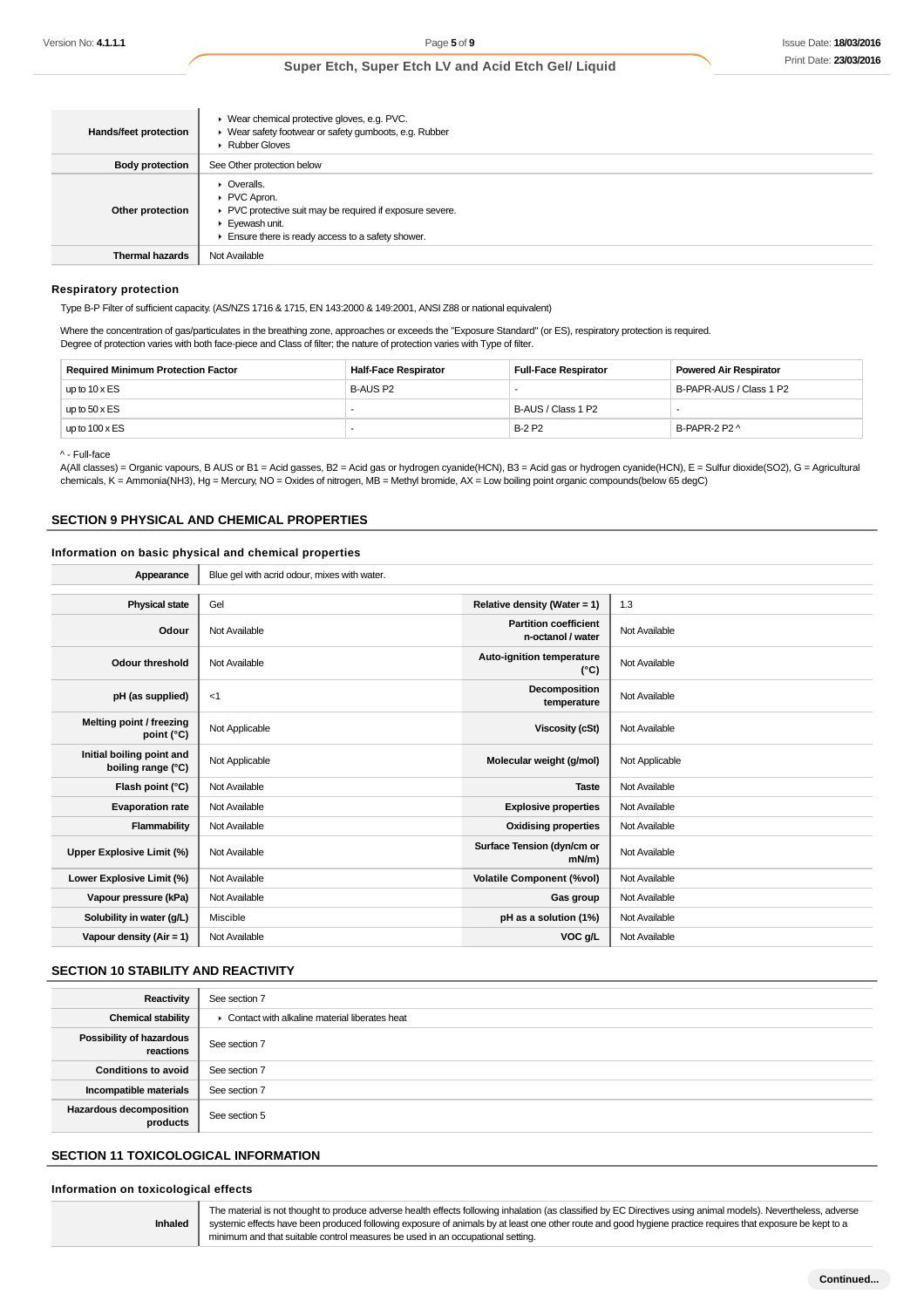| Ingestion                        | The material can produce chemical burns within the oral cavity and gastrointestinal tract following ingestion.<br>Accidental ingestion of the material may be damaging to the health of the individual.                                                                                                                                                                                                                                                                                                                                                                                                                                                                                                                                                                                                                                                                                                                                                                                                                                                                                                                                                                                                                                                                                                                                                                                                                                                                                                                                                                                                                                                                                                                                                                                                                                                                                                                                                                                                                                                                                                                                                                                                                                                                                                                                                                                                                                                                                                                                                                              |                       |                                                                                                                                                                                                                                                                                                                                                                                                                                                                                                                                                                                                                                                                            |  |  |  |
|----------------------------------|--------------------------------------------------------------------------------------------------------------------------------------------------------------------------------------------------------------------------------------------------------------------------------------------------------------------------------------------------------------------------------------------------------------------------------------------------------------------------------------------------------------------------------------------------------------------------------------------------------------------------------------------------------------------------------------------------------------------------------------------------------------------------------------------------------------------------------------------------------------------------------------------------------------------------------------------------------------------------------------------------------------------------------------------------------------------------------------------------------------------------------------------------------------------------------------------------------------------------------------------------------------------------------------------------------------------------------------------------------------------------------------------------------------------------------------------------------------------------------------------------------------------------------------------------------------------------------------------------------------------------------------------------------------------------------------------------------------------------------------------------------------------------------------------------------------------------------------------------------------------------------------------------------------------------------------------------------------------------------------------------------------------------------------------------------------------------------------------------------------------------------------------------------------------------------------------------------------------------------------------------------------------------------------------------------------------------------------------------------------------------------------------------------------------------------------------------------------------------------------------------------------------------------------------------------------------------------------|-----------------------|----------------------------------------------------------------------------------------------------------------------------------------------------------------------------------------------------------------------------------------------------------------------------------------------------------------------------------------------------------------------------------------------------------------------------------------------------------------------------------------------------------------------------------------------------------------------------------------------------------------------------------------------------------------------------|--|--|--|
| <b>Skin Contact</b>              | The material can produce chemical burns following direct contact with the skin.<br>Open cuts, abraded or irritated skin should not be exposed to this material<br>Entry into the blood-stream through, for example, cuts, abrasions, puncture wounds or lesions, may produce systemic injury with harmful effects. Examine the<br>skin prior to the use of the material and ensure that any external damage is suitably protected.                                                                                                                                                                                                                                                                                                                                                                                                                                                                                                                                                                                                                                                                                                                                                                                                                                                                                                                                                                                                                                                                                                                                                                                                                                                                                                                                                                                                                                                                                                                                                                                                                                                                                                                                                                                                                                                                                                                                                                                                                                                                                                                                                   |                       |                                                                                                                                                                                                                                                                                                                                                                                                                                                                                                                                                                                                                                                                            |  |  |  |
| Eye                              | The material can produce chemical burns to the eye following direct contact. Vapours or mists may be extremely irritating.                                                                                                                                                                                                                                                                                                                                                                                                                                                                                                                                                                                                                                                                                                                                                                                                                                                                                                                                                                                                                                                                                                                                                                                                                                                                                                                                                                                                                                                                                                                                                                                                                                                                                                                                                                                                                                                                                                                                                                                                                                                                                                                                                                                                                                                                                                                                                                                                                                                           |                       |                                                                                                                                                                                                                                                                                                                                                                                                                                                                                                                                                                                                                                                                            |  |  |  |
| Chronic                          | When applied to the eye(s) of animals, the material produces severe ocular lesions which are present twenty-four hours or more after instillation.<br>Limited evidence suggests that repeated or long-term occupational exposure may produce cumulative health effects involving organs or biochemical systems.<br>Repeated or prolonged exposure to acids may result in the erosion of teeth, inflammatory and ulcerative changes in the mouth and necrosis (rarely) of the jaw.<br>Bronchial irritation, with cough, and frequent attacks of bronchial pneumonia may ensue. Gastrointestinal disturbances may also occur. Chronic exposures may<br>result in dermatitis and/or conjunctivitis.<br>The impact of inhaled acidic agents on the respiratory tract depends upon a number of interrelated factors. These include physicochemical characteristics,<br>e.g., gas versus aerosol; particle size (small particles can penetrate deeper into the lung); water solubility (more soluble agents are more likely to be removed<br>in the nose and mouth). Given the general lack of information on the particle size of aerosols involved in occupational exposures to acids, it is difficult to identify<br>their principal deposition site within the respiratory tract. Acid mists containing particles with a diameter of up to a few micrometers will be deposited in both the<br>upper and lower airways. They are irritating to mucous epithelia, they cause dental erosion, and they produce acute effects in the lungs (symptoms and changes<br>in pulmonary function). Asthmatics appear to be at particular risk for pulmonary effects.                                                                                                                                                                                                                                                                                                                                                                                                                                                                                                                                                                                                                                                                                                                                                                                                                                                                                                                              |                       |                                                                                                                                                                                                                                                                                                                                                                                                                                                                                                                                                                                                                                                                            |  |  |  |
| Super Etch, Super Etch LV        | <b>TOXICITY</b>                                                                                                                                                                                                                                                                                                                                                                                                                                                                                                                                                                                                                                                                                                                                                                                                                                                                                                                                                                                                                                                                                                                                                                                                                                                                                                                                                                                                                                                                                                                                                                                                                                                                                                                                                                                                                                                                                                                                                                                                                                                                                                                                                                                                                                                                                                                                                                                                                                                                                                                                                                      | <b>IRRITATION</b>     |                                                                                                                                                                                                                                                                                                                                                                                                                                                                                                                                                                                                                                                                            |  |  |  |
| and Acid Etch Gel/ Liquid        | Not Available                                                                                                                                                                                                                                                                                                                                                                                                                                                                                                                                                                                                                                                                                                                                                                                                                                                                                                                                                                                                                                                                                                                                                                                                                                                                                                                                                                                                                                                                                                                                                                                                                                                                                                                                                                                                                                                                                                                                                                                                                                                                                                                                                                                                                                                                                                                                                                                                                                                                                                                                                                        | Not Available         |                                                                                                                                                                                                                                                                                                                                                                                                                                                                                                                                                                                                                                                                            |  |  |  |
|                                  | <b>TOXICITY</b>                                                                                                                                                                                                                                                                                                                                                                                                                                                                                                                                                                                                                                                                                                                                                                                                                                                                                                                                                                                                                                                                                                                                                                                                                                                                                                                                                                                                                                                                                                                                                                                                                                                                                                                                                                                                                                                                                                                                                                                                                                                                                                                                                                                                                                                                                                                                                                                                                                                                                                                                                                      | <b>IRRITATION</b>     |                                                                                                                                                                                                                                                                                                                                                                                                                                                                                                                                                                                                                                                                            |  |  |  |
|                                  | Dermal (rabbit) LD50: >1260 mg/kg <sup>*[2]</sup>                                                                                                                                                                                                                                                                                                                                                                                                                                                                                                                                                                                                                                                                                                                                                                                                                                                                                                                                                                                                                                                                                                                                                                                                                                                                                                                                                                                                                                                                                                                                                                                                                                                                                                                                                                                                                                                                                                                                                                                                                                                                                                                                                                                                                                                                                                                                                                                                                                                                                                                                    | [Monsanto]*           |                                                                                                                                                                                                                                                                                                                                                                                                                                                                                                                                                                                                                                                                            |  |  |  |
| phosphoric acid                  | Inhalation (rat) LC50: 0.0255 mg/L/4h <sup>[2]</sup>                                                                                                                                                                                                                                                                                                                                                                                                                                                                                                                                                                                                                                                                                                                                                                                                                                                                                                                                                                                                                                                                                                                                                                                                                                                                                                                                                                                                                                                                                                                                                                                                                                                                                                                                                                                                                                                                                                                                                                                                                                                                                                                                                                                                                                                                                                                                                                                                                                                                                                                                 |                       | Eye (rabbit): 119 mg - SEVERE                                                                                                                                                                                                                                                                                                                                                                                                                                                                                                                                                                                                                                              |  |  |  |
|                                  | Oral (rat) LD50: 1.7 ml/100 g body weight <sup>[1]</sup>                                                                                                                                                                                                                                                                                                                                                                                                                                                                                                                                                                                                                                                                                                                                                                                                                                                                                                                                                                                                                                                                                                                                                                                                                                                                                                                                                                                                                                                                                                                                                                                                                                                                                                                                                                                                                                                                                                                                                                                                                                                                                                                                                                                                                                                                                                                                                                                                                                                                                                                             |                       | Skin (rabbit):595 mg/24h - SEVERE                                                                                                                                                                                                                                                                                                                                                                                                                                                                                                                                                                                                                                          |  |  |  |
| Legend:                          | 1. Value obtained from Europe ECHA Registered Substances - Acute toxicity 2.* Value obtained from manufacturer's SDS. Unless otherwise specified data<br>extracted from RTECS - Register of Toxic Effect of chemical Substances                                                                                                                                                                                                                                                                                                                                                                                                                                                                                                                                                                                                                                                                                                                                                                                                                                                                                                                                                                                                                                                                                                                                                                                                                                                                                                                                                                                                                                                                                                                                                                                                                                                                                                                                                                                                                                                                                                                                                                                                                                                                                                                                                                                                                                                                                                                                                      |                       |                                                                                                                                                                                                                                                                                                                                                                                                                                                                                                                                                                                                                                                                            |  |  |  |
| <b>PHOSPHORIC ACID</b>           | No significant acute toxicological data identified in literature search.<br>for acid mists, aerosols, vapours<br>Data from assays for genotoxic activity in vitro suggest that eukaryotic cells are susceptible to genetic damage when the pH falls to about 6.5. Cells from the<br>as mucous plays an important role in protecting the gastric epithelium from its auto-secreted hydrochloric acid. In considering whether pH itself induces<br>to low pH in vivo differ from exposures in vitro in that, in vivo, only a portion of the cell surface is subjected to the adverse conditions, so that perturbation of<br>intracellular homeostasis may be maintained more readily than in vitro.<br>The material may produce severe irritation to the eye causing pronounced inflammation. Repeated or prolonged exposure to irritants may produce<br>conjunctivitis.<br>The material may produce severe skin irritation after prolonged or repeated exposure, and may produce a contact dermatitis (nonallergic). This form of<br>dermatitis is often characterised by skin redness (erythema) thickening of the epidermis.<br>Histologically there may be intercellular oedema of the spongy layer (spongiosis) and intracellular oedema of the epidermis. Prolonged contact is unlikely,<br>given the severity of response, but repeated exposures may produce severe ulceration.<br>Asthma-like symptoms may continue for months or even years after exposure to the material ceases. This may be due to a non-allergenic condition known as<br>reactive airways dysfunction syndrome (RADS) which can occur following exposure to high levels of highly irritating compound. Key criteria for the diagnosis<br>of RADS include the absence of preceding respiratory disease, in a non-atopic individual, with abrupt onset of persistent asthma-like symptoms within minutes<br>to hours of a documented exposure to the irritant. A reversible airflow pattern, on spirometry, with the presence of moderate to severe bronchial hyperreactivity<br>on methacholine challenge testing and the lack of minimal lymphocytic inflammation, without eosinophilia, have also been included in the criteria for diagnosis<br>irritating substance. Industrial bronchitis, on the other hand, is a disorder that occurs as result of exposure due to high concentrations of irritating substance<br>(often particulate in nature) and is completely reversible after exposure ceases. The disorder is characterised by dyspnea, cough and mucus production.<br>phosphoric acid (85%) |                       | respiratory tract have not been examined in this respect. Mucous secretion may protect the cells of the airways from direct exposure to inhaled acidic mists, just<br>genotoxic events in vivo in the respiratory system, comparison should be made with the human stomach, in which gastric juice may be at pH 1-2 under fasting or<br>nocturnal conditions, and with the human urinary bladder, in which the pH of urine can range from <5 to > 7 and normally averages 6.2. Furthermore, exposures<br>of RADS. RADS (or asthma) following an irritating inhalation is an infrequent disorder with rates related to the concentration of and duration of exposure to the |  |  |  |
| <b>Acute Toxicity</b>            |                                                                                                                                                                                                                                                                                                                                                                                                                                                                                                                                                                                                                                                                                                                                                                                                                                                                                                                                                                                                                                                                                                                                                                                                                                                                                                                                                                                                                                                                                                                                                                                                                                                                                                                                                                                                                                                                                                                                                                                                                                                                                                                                                                                                                                                                                                                                                                                                                                                                                                                                                                                      | Carcinogenicity       | ∾                                                                                                                                                                                                                                                                                                                                                                                                                                                                                                                                                                                                                                                                          |  |  |  |
| <b>Skin Irritation/Corrosion</b> | ✔                                                                                                                                                                                                                                                                                                                                                                                                                                                                                                                                                                                                                                                                                                                                                                                                                                                                                                                                                                                                                                                                                                                                                                                                                                                                                                                                                                                                                                                                                                                                                                                                                                                                                                                                                                                                                                                                                                                                                                                                                                                                                                                                                                                                                                                                                                                                                                                                                                                                                                                                                                                    | <b>Reproductivity</b> | $\circ$                                                                                                                                                                                                                                                                                                                                                                                                                                                                                                                                                                                                                                                                    |  |  |  |

| <b>Skin Irritation/Corrosion</b>            | $\checkmark$             | Reproductivity                  |                                                                                                                                                                    |
|---------------------------------------------|--------------------------|---------------------------------|--------------------------------------------------------------------------------------------------------------------------------------------------------------------|
| <b>Serious Eye</b><br>Damage/Irritation     | $\overline{\phantom{a}}$ | <b>STOT - Single Exposure</b>   | Y                                                                                                                                                                  |
| <b>Respiratory or Skin</b><br>sensitisation | ∾                        | <b>STOT - Repeated Exposure</b> | Y                                                                                                                                                                  |
| Mutagenicity                                | Y                        | <b>Aspiration Hazard</b>        |                                                                                                                                                                    |
|                                             |                          | Legend:                         | $\blacktriangleright$ - Data available but does not fill the criteria for classification<br>$\blacktriangleright$ - Data required to make classification available |

– Data Not Available to make classification

## **SECTION 12 ECOLOGICAL INFORMATION**

### **Toxicity**

| Ingredient      | Endpoint | <b>Test Duration (hr)</b> | <b>Species</b> | Value       | Source |
|-----------------|----------|---------------------------|----------------|-------------|--------|
| phosphoric acid | LC50     | 96                        | Fish           | 75.1ma/L    |        |
| phosphoric acid | EC50     | -4১                       | Crustacea      | $>100$ mg/L |        |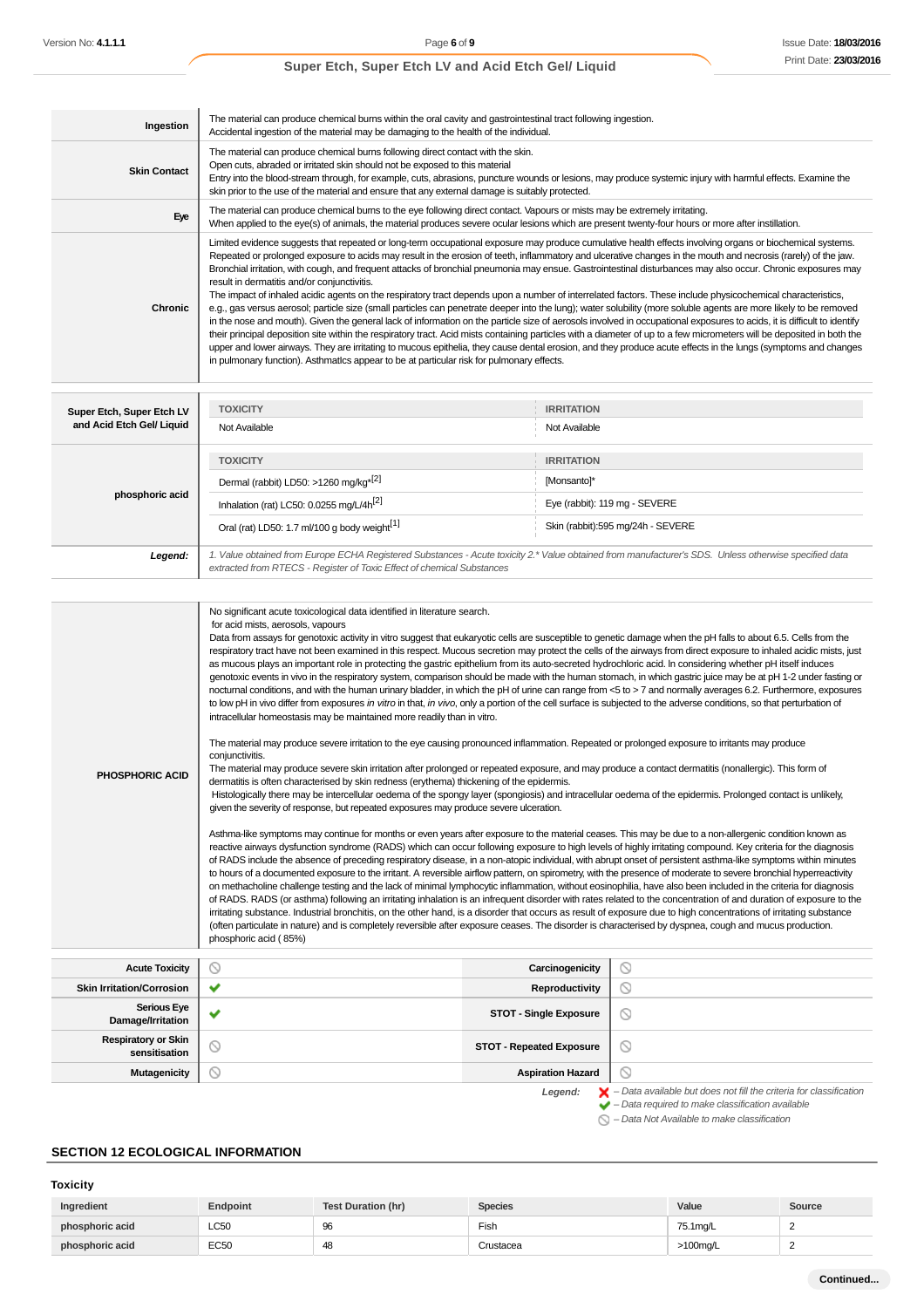| phosphoric acid | <b>EC50</b>                                                                                                                                                                                                                                                                                                                                                                              |    | Algae or other aquatic plants | $>100$ mg/L    |  |
|-----------------|------------------------------------------------------------------------------------------------------------------------------------------------------------------------------------------------------------------------------------------------------------------------------------------------------------------------------------------------------------------------------------------|----|-------------------------------|----------------|--|
| phosphoric acid | <b>EC50</b>                                                                                                                                                                                                                                                                                                                                                                              |    | Algae or other aquatic plants | 77.9ma/L       |  |
| phosphoric acid | <b>NOEC</b>                                                                                                                                                                                                                                                                                                                                                                              | 72 | Algae or other aquatic plants | $<$ 7.5 $ma/L$ |  |
| Legend:         | Extracted from 1. IUCLID Toxicity Data 2. Europe ECHA Registered Substances - Ecotoxicological Information - Aquatic Toxicity 3. EPIWIN Suite V3.12 -<br>Aquatic Toxicity Data (Estimated) 4. US EPA, Ecotox database - Aquatic Toxicity Data 5. ECETOC Aquatic Hazard Assessment Data 6. NITE (Japan) -<br>Bioconcentration Data 7. METI (Japan) - Bioconcentration Data 8. Vendor Data |    |                               |                |  |

### **DO NOT** discharge into sewer or waterways.

#### **Persistence and degradability**

| Ingredient      | Nater/Soil<br>Per: | tence: Air |
|-----------------|--------------------|------------|
| phosphoric acid | <b>HIGH</b>        | HIGH.      |

#### **Bioaccumulative potential**

| <b>PROGRAMMENT DUCTION</b> |                           |
|----------------------------|---------------------------|
| Ingredient                 | <b>Bioaccumulation</b>    |
| phosphoric acid            | LOW (LogKOW = $-0.7699$ ) |

#### **Mobility in soil**

| Ingredient      | <b>Mobility</b>          |
|-----------------|--------------------------|
|                 | <b>HIG</b>               |
| phosphoric acid | $\overline{\phantom{a}}$ |

## **SECTION 13 DISPOSAL CONSIDERATIONS**

| Waste treatment methods                |                                                                                                                                                                                                                                                                                                                                                                                                                                                                                                                                                                                                                                                                                                                                                                                                                                                                                                                                                                                                                             |
|----------------------------------------|-----------------------------------------------------------------------------------------------------------------------------------------------------------------------------------------------------------------------------------------------------------------------------------------------------------------------------------------------------------------------------------------------------------------------------------------------------------------------------------------------------------------------------------------------------------------------------------------------------------------------------------------------------------------------------------------------------------------------------------------------------------------------------------------------------------------------------------------------------------------------------------------------------------------------------------------------------------------------------------------------------------------------------|
| <b>Product / Packaging</b><br>disposal | • DO NOT allow wash water from cleaning or process equipment to enter drains.<br>It may be necessary to collect all wash water for treatment before disposal.<br>In all cases disposal to sewer may be subject to local laws and requlations and these should be considered first.<br>• Where in doubt contact the responsible authority.<br>Recycle wherever possible.<br>► Consult manufacturer for recycling options or consult local or regional waste management authority for disposal if no suitable treatment or disposal facility<br>can be identified.<br>F Treat and neutralise at an approved treatment plant. Treatment should involve: Mixing or slurrying in water; Neutralisation followed by: burial in a land-fill<br>specifically licenced to accept chemical and / or pharmaceutical wastes or Incineration in a licenced apparatus (after admixture with suitable combustible<br>material)<br>Decontaminate empty containers. Observe all label safeguards until containers are cleaned and destroyed. |

## **SECTION 14 TRANSPORT INFORMATION**

#### **Labels Required**

|                         | <b>CORROSIVE</b> |
|-------------------------|------------------|
| <b>Marine Pollutant</b> | <b>NO</b>        |
| <b>HAZCHEM</b>          | 2R               |

#### **Land transport (ADG)**

| <b>UN number</b>             | 1805                                                 |
|------------------------------|------------------------------------------------------|
| Packing group                | $\mathbf{III}$                                       |
| UN proper shipping name      | PHOSPHORIC ACID, SOLUTION                            |
| <b>Environmental hazard</b>  | Not Applicable                                       |
| Transport hazard class(es)   | Class<br>8<br>Not Applicable<br>Subrisk              |
| Special precautions for user | Special provisions<br>223<br>5 L<br>Limited quantity |

### **Air transport (ICAO-IATA / DGR)**

| <b>UN</b> number            | 1805                                                                 |  |
|-----------------------------|----------------------------------------------------------------------|--|
| Packing group               | $\mathbf{m}$                                                         |  |
| UN proper shipping name     | Phosphoric acid, solution                                            |  |
| <b>Environmental hazard</b> | Not Applicable                                                       |  |
| Transport hazard class(es)  | <b>ICAO/IATA Class</b><br>8<br>ICAO / IATA Subrisk<br>Not Applicable |  |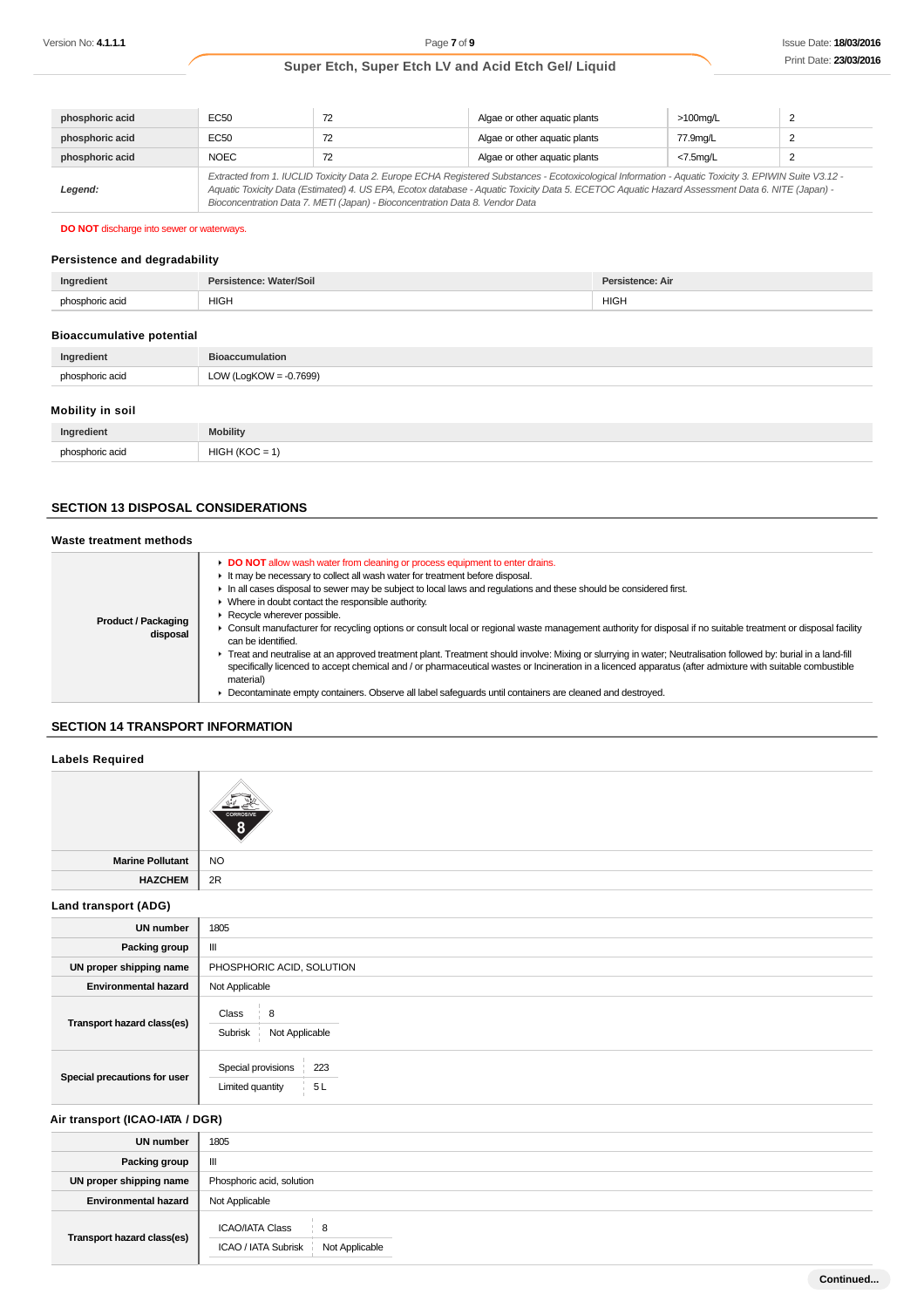|                              | <b>ERG Code</b><br>8L                                     |        |
|------------------------------|-----------------------------------------------------------|--------|
|                              | Special provisions                                        | A3A803 |
|                              | Cargo Only Packing Instructions                           | 856    |
|                              | Cargo Only Maximum Qty / Pack                             | 60 L   |
| Special precautions for user | Passenger and Cargo Packing Instructions                  | 852    |
|                              | Passenger and Cargo Maximum Qty / Pack                    | 5L     |
|                              | Passenger and Cargo Limited Quantity Packing Instructions | Y841   |
|                              | Passenger and Cargo Limited Maximum Qty / Pack            | 1 L    |

#### **Sea transport (IMDG-Code / GGVSee)**

| <b>UN number</b>             | 1805                                                                          |
|------------------------------|-------------------------------------------------------------------------------|
| Packing group                | Ш                                                                             |
| UN proper shipping name      | PHOSPHORIC ACID SOLUTION                                                      |
| <b>Environmental hazard</b>  | Not Applicable                                                                |
| Transport hazard class(es)   | <b>IMDG Class</b><br>$\frac{1}{2}$ 8<br>Not Applicable<br><b>IMDG Subrisk</b> |
| Special precautions for user | F-A, S-B<br><b>EMS Number</b><br>Special provisions<br>223                    |
|                              | <b>Limited Quantities</b><br>5L                                               |

#### **Transport in bulk according to Annex II of MARPOL and the IBC code**

#### Not Applicable

If packed as Chemical kits the following classification may be considered if all ICAO/IATA transport requirements are met: Chemical Kit UN3316 - Class 9.

#### **SECTION 15 REGULATORY INFORMATION**

#### **Safety, health and environmental regulations / legislation specific for the substance or mixture**

#### **PHOSPHORIC ACID(7664-38-2) IS FOUND ON THE FOLLOWING REGULATORY LISTS**

Australia Exposure Standards

Australia Hazardous Substances Information System - Consolidated Lists

| <b>National Inventory</b>               | <b>Status</b>                                                                                                                                                                              |
|-----------------------------------------|--------------------------------------------------------------------------------------------------------------------------------------------------------------------------------------------|
| Australia - AICS                        | Y                                                                                                                                                                                          |
| Canada - DSL                            | Y                                                                                                                                                                                          |
| Canada - NDSL                           | N (phosphoric acid)                                                                                                                                                                        |
| China - IECSC                           | Y                                                                                                                                                                                          |
| Europe - EINEC / ELINCS /<br><b>NLP</b> | Y                                                                                                                                                                                          |
| Japan - ENCS                            | Υ                                                                                                                                                                                          |
| Korea - KECI                            | Y                                                                                                                                                                                          |
| New Zealand - NZIoC                     | Y                                                                                                                                                                                          |
| Philippines - PICCS                     | Y                                                                                                                                                                                          |
| <b>USA - TSCA</b>                       | Y                                                                                                                                                                                          |
| Legend:                                 | $Y = All$ ingredients are on the inventory<br>N = Not determined or one or more ingredients are not on the inventory and are not exempt from listing(see specific ingredients in brackets) |

Australia Inventory of Chemical Substances (AICS)

#### **SECTION 16 OTHER INFORMATION**

#### **Other information**

#### **Ingredients with multiple cas numbers**

| Name                          |                                          |
|-------------------------------|------------------------------------------|
| pho:<br>horic acir<br>аы<br>. | 1627<br>7664-38-2<br>ິບບໍ<br>.<br>$\sim$ |

Classification of the preparation and its individual components has drawn on official and authoritative sources as well as independent review by SDI Limited using available literature references.

The SDS is a Hazard Communication tool and should be used to assist in the Risk Assessment. Many factors determine whether the reported Hazards are Risks in the workplace or other settings. Risks may be determined by reference to Exposures Scenarios. Scale of use, frequency of use and current or available engineering controls must be considered.

#### **Definitions and abbreviations**

PC-TWA: Permissible Concentration-Time Weighted Average

PC-STEL: Permissible Concentration-Short Term Exposure Limit